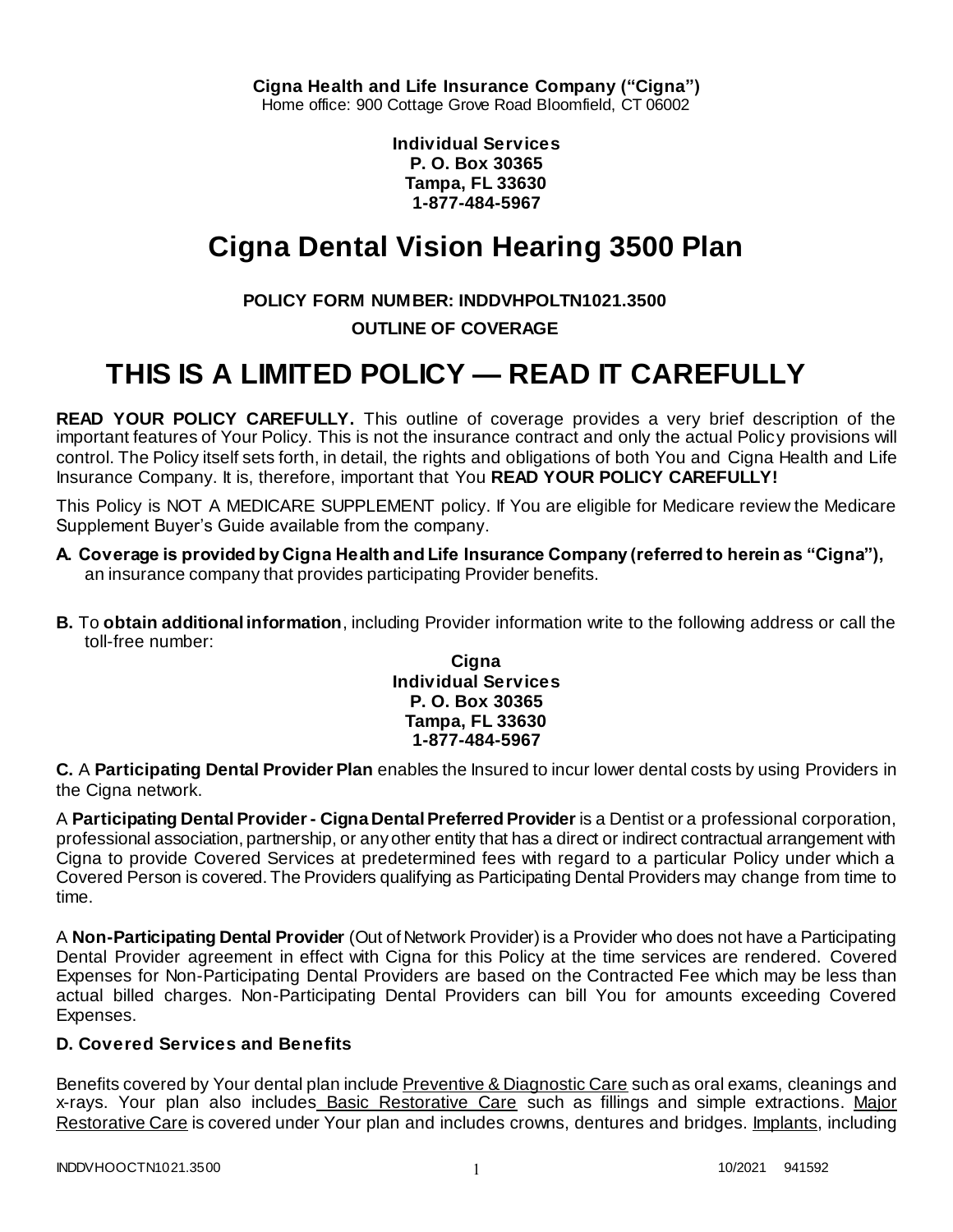surgical placement of the implant body or framework, are also covered by Your plan. For a complete listing of Covered Services, please read Your plan documents.

The frequency of certain Covered Services, like cleanings, are limited. Refer to Your Policy for specific limitations on frequency under Your plan.

#### **Benefit Schedule**

The benefits outlined in the table below show the payment percentages for Covered Expenses **AFTER** any applicable Deductibles have been satisfied unless otherwise stated.

# **CIGNA DENTAL, VISION, AND HEARING INSURANCE** *The Schedule*

**For You and Your Dependents**

#### **The Schedule – Dental Benefits**

If You select a Participating Dental Provider, Your cost will be less than if You select a Non-Participating Dental Provider.

#### **Emergency Services**

The Benefit Percentage payable for Emergency Services charges made by a Non-Participating Dental Provider is the same Benefit Percentage as for Participating Dental Provider Charges. Dental Emergency services are required immediately to either alleviate pain or to treat the sudden onset of an acute dental condition. These are usually minor procedures performed in response to serious symptoms, which temporarily relieve significant pain, but do not effect a definitive cure, and which, if not rendered, will likely result in a more serious dental or medical complication.

#### **Dental Deductibles**

Dental Deductibles are expenses to be paid by You or Your Dependent. Dental Deductibles are in addition to any Coinsurance. Once the Dental Deductible maximum in The Schedule has been reached You and Your family need not satisfy any further dental deductible for the rest of that year.

#### **Participating Dental Provider Payment**

Participating Dental Provider services are paid based on the Contracted Fee agreed upon by the Provider and Cigna.

#### **Non-Participating Dental Provider Payment**

Non-Participating Dental Provider services are paid based on the Contracted Fee.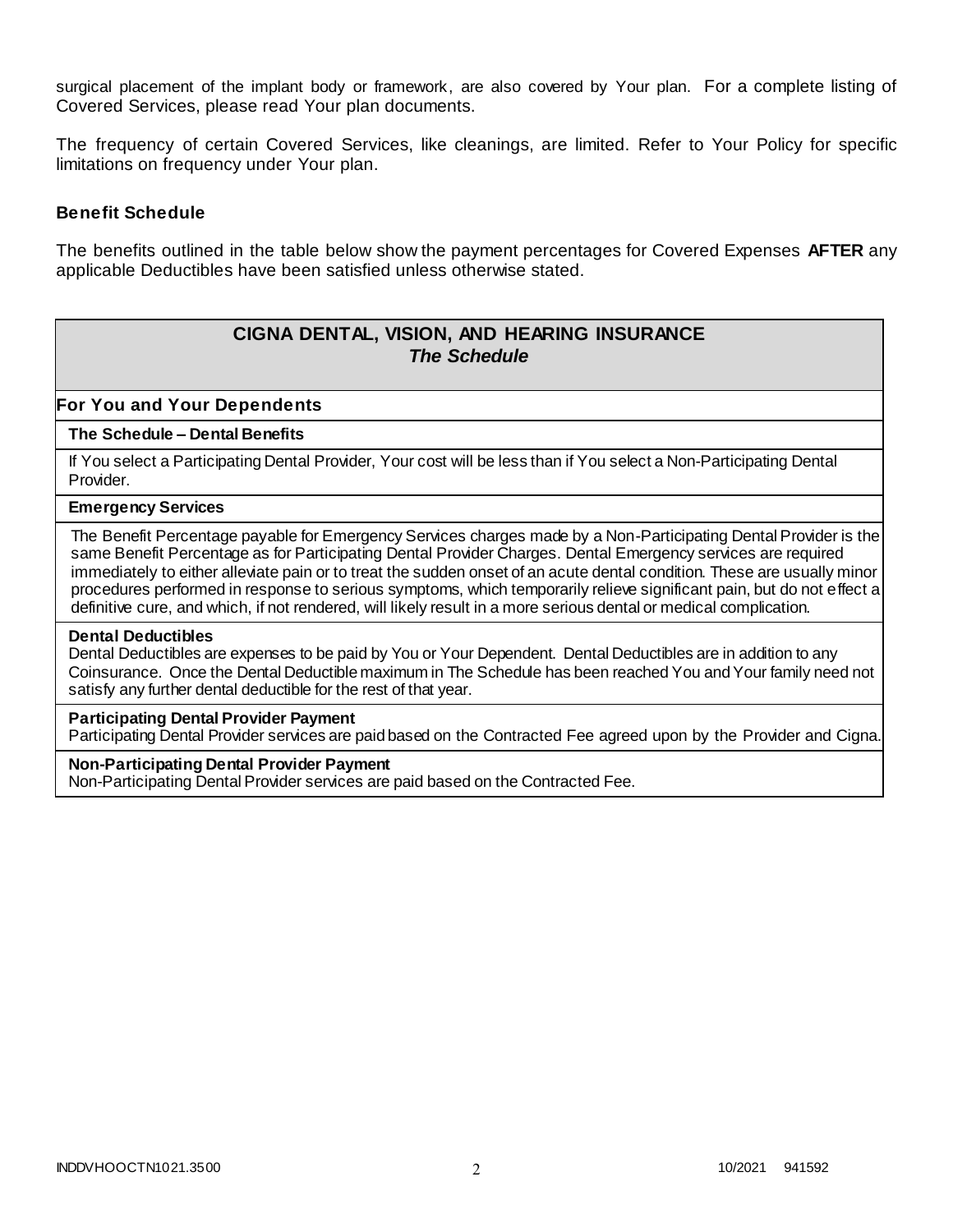| DENTAL BENEFIT HIGHLIGHTS                                                                                                                                                                                                                                                 |                                                  |
|---------------------------------------------------------------------------------------------------------------------------------------------------------------------------------------------------------------------------------------------------------------------------|--------------------------------------------------|
| Classes I, II, III, IX<br><b>Calendar Year Maximum</b>                                                                                                                                                                                                                    | \$2,500 per person                               |
| <b>Class IX Lifetime Maximum</b>                                                                                                                                                                                                                                          | \$2,000 per person                               |
| <b>Calendar Year Dental Deductible</b><br>Individual                                                                                                                                                                                                                      | \$100 per person                                 |
|                                                                                                                                                                                                                                                                           | Not Applicable to Class I                        |
| Class I                                                                                                                                                                                                                                                                   | The Percentage of Covered Expenses the Plan Pays |
| Preventive Care<br>Oral Exams<br>Routine Cleanings<br>Routine X-rays<br>Non-Routine X-rays<br><b>Fluoride Application</b><br><b>Sealants</b><br>Space Maintainers (non-orthodontic)<br>Emergency Care to Relieve Pain                                                     | 100%                                             |
| <b>Class II</b>                                                                                                                                                                                                                                                           | The Percentage of Covered Expenses the Plan Pays |
| <b>Basic Restorative</b><br>Fillings<br>Surgical Extraction of Impacted Teeth<br>Oral Surgery, Simple Extractions<br>Relines, Rebases, and Adjustments<br>Repairs - Bridges, Crowns, and Inlays<br>Repairs - Dentures                                                     | 80% after dental deductible                      |
| Class III                                                                                                                                                                                                                                                                 | The Percentage of Covered Expenses the Plan Pays |
| <b>Major Restorative</b><br>Crowns / Inlays / Onlays<br>Root Canal Therapy / Endodontics<br><b>Minor Periodontics</b><br><b>Major Periodontics</b><br>Oral Surgery, All Except Simple Extractions<br>Prosthesis Over Implant<br>Anesthetics<br>Dentures<br><b>Bridges</b> | 50% after dental deductible                      |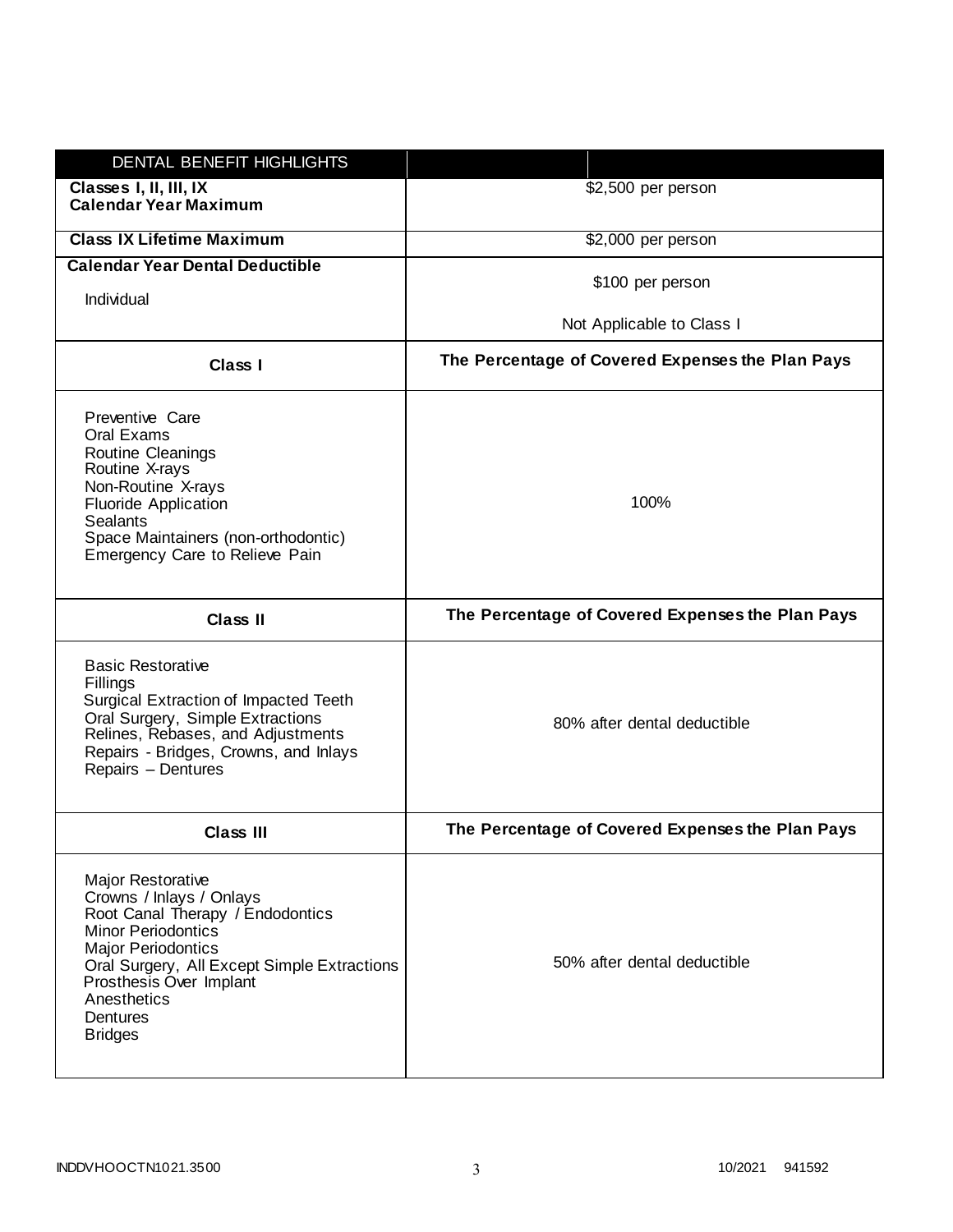| DENTAL BENEFIT HIGHLIGHTS |                                                  |
|---------------------------|--------------------------------------------------|
| Class IX                  | The Percentage of Covered Expenses the Plan Pays |
| <i>Implants</i>           | 50% after plan deductible                        |

| The Schedule - Vision Benefits                                                                  |                                                                                          |
|-------------------------------------------------------------------------------------------------|------------------------------------------------------------------------------------------|
| VISION BENEFIT HIGHLIGHTS                                                                       |                                                                                          |
| Eye Examinations, including refraction                                                          | The plan pays 90% of expenses, not to exceed a \$100 calendar<br>year maximum per person |
| Materials (corrective eyeglasses or contact<br>lenses, including fittings and follow-up visits) | \$300 calendar year maximum per person                                                   |

| The Schedule - Hearing Benefits                             |                                        |
|-------------------------------------------------------------|----------------------------------------|
| <b>HEARING BENEFIT HIGHLIGHTS</b>                           |                                        |
| <b>Hearing Examinations</b>                                 | \$50 calendar year maximum per person  |
| Materials (Hearing Aids, including fittings<br>and repairs) | \$700 calendar year maximum per person |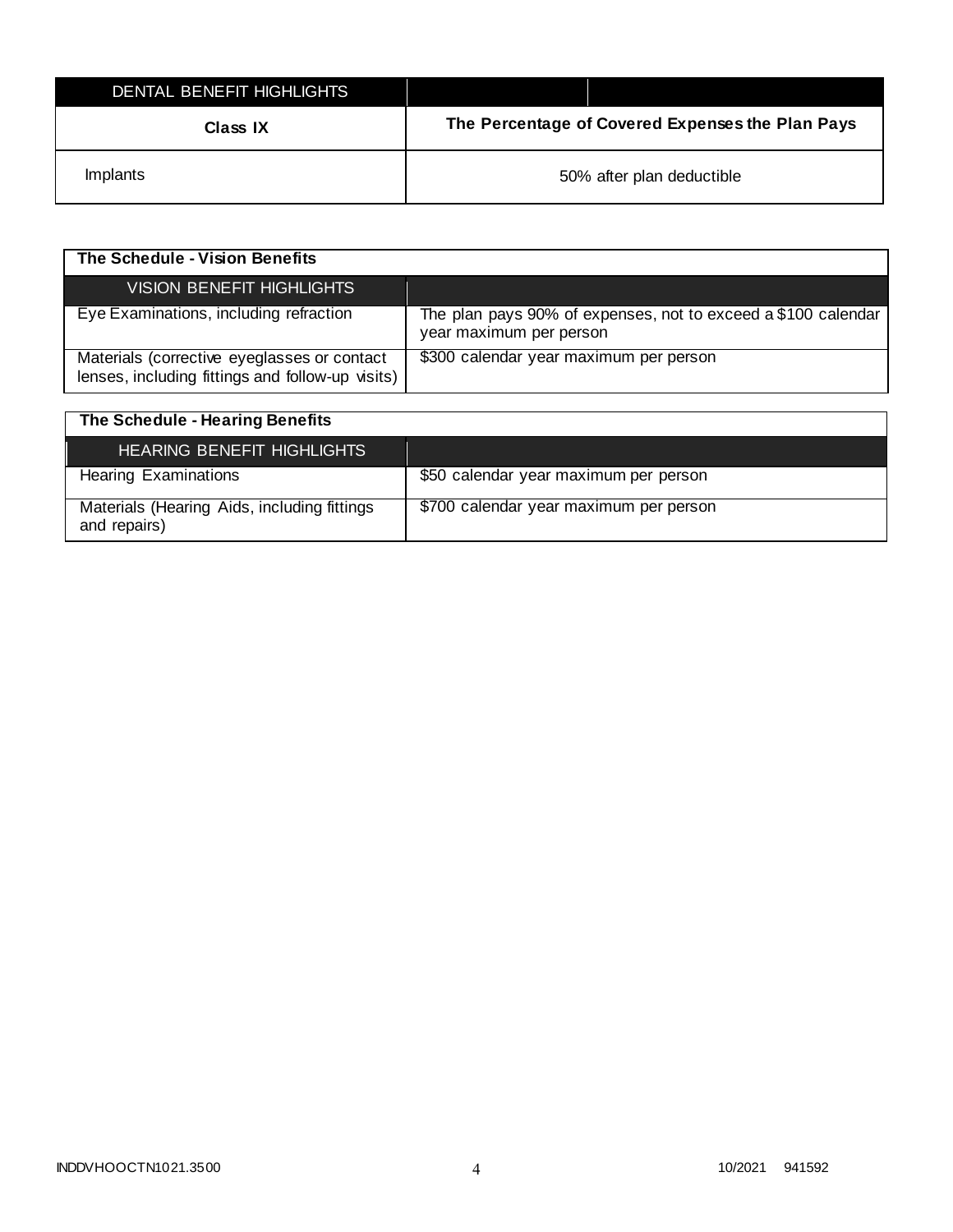## **Waiting Periods**

A Covered Person may access their dental, vision, and hearing benefit insurance once he or she has satisfied the following waiting periods.

- there is no waiting period for Class I or II dental benefits or for vision and hearing benefits.
- after 6 consecutive months of coverage dental benefits will increase to include the list of Class III procedures.
- after 12 consecutive months of coverage dental benefits will increase to include the list of Class IX procedures.

## **Missing Teeth Limitation**

There is no payment for replacement of teeth that are missing when a person first becomes insured. This payment limitation no longer applies after 24 months of continuous coverage.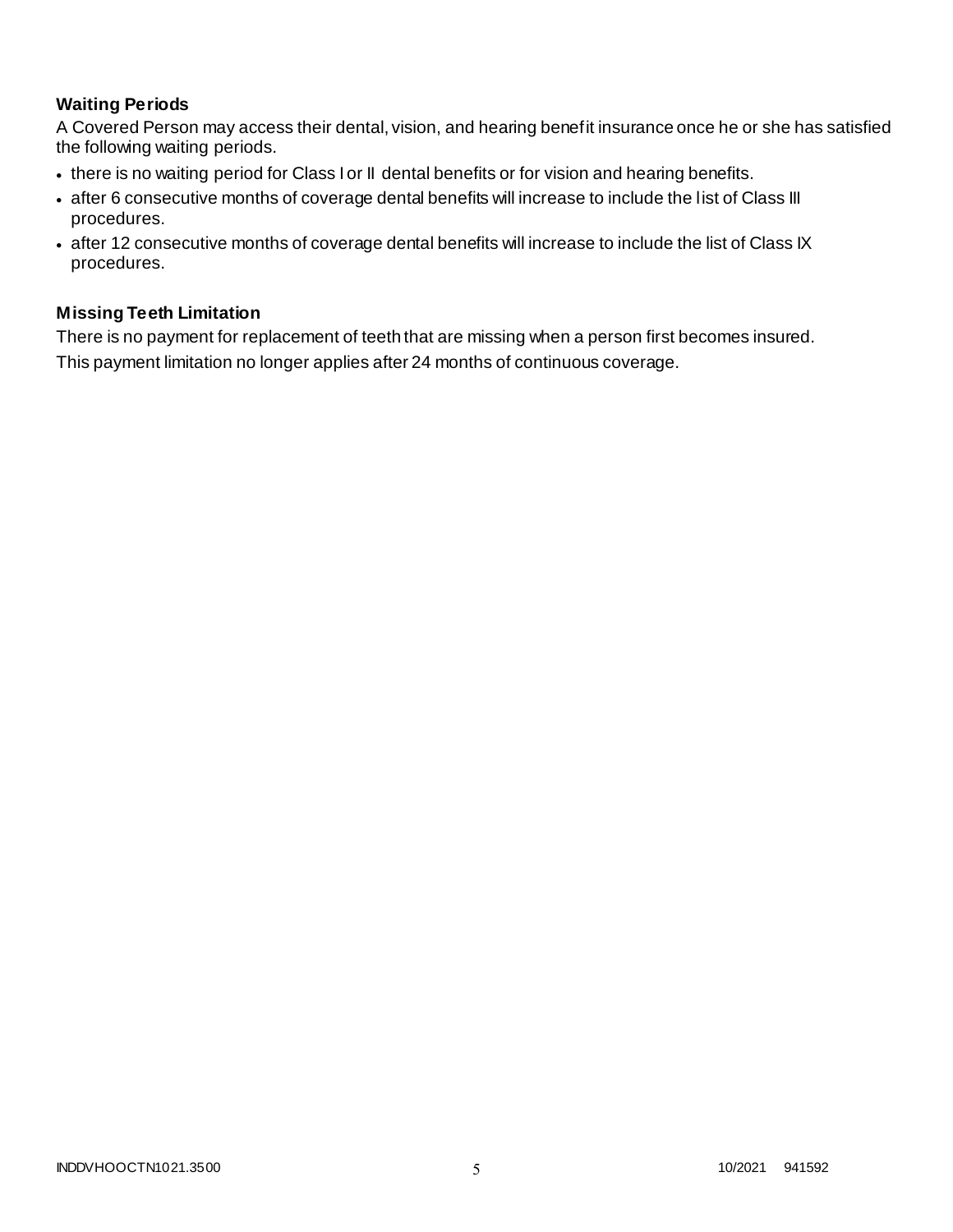## **E. Insured's Financial Responsibility**

The Insured is responsible for paying the monthly or quarterly premium on a timely basis. The Insured is also responsible to pay Providers for charges that are applied to the Deductibles, Coinsurance, and any amounts charged by Non-Participating Dental Providers in excess of the Contracted Fee. In addition, any charges for Medically Necessary and/or Dentally Necessary items that are excluded under the Policy are the responsibility of the Insured.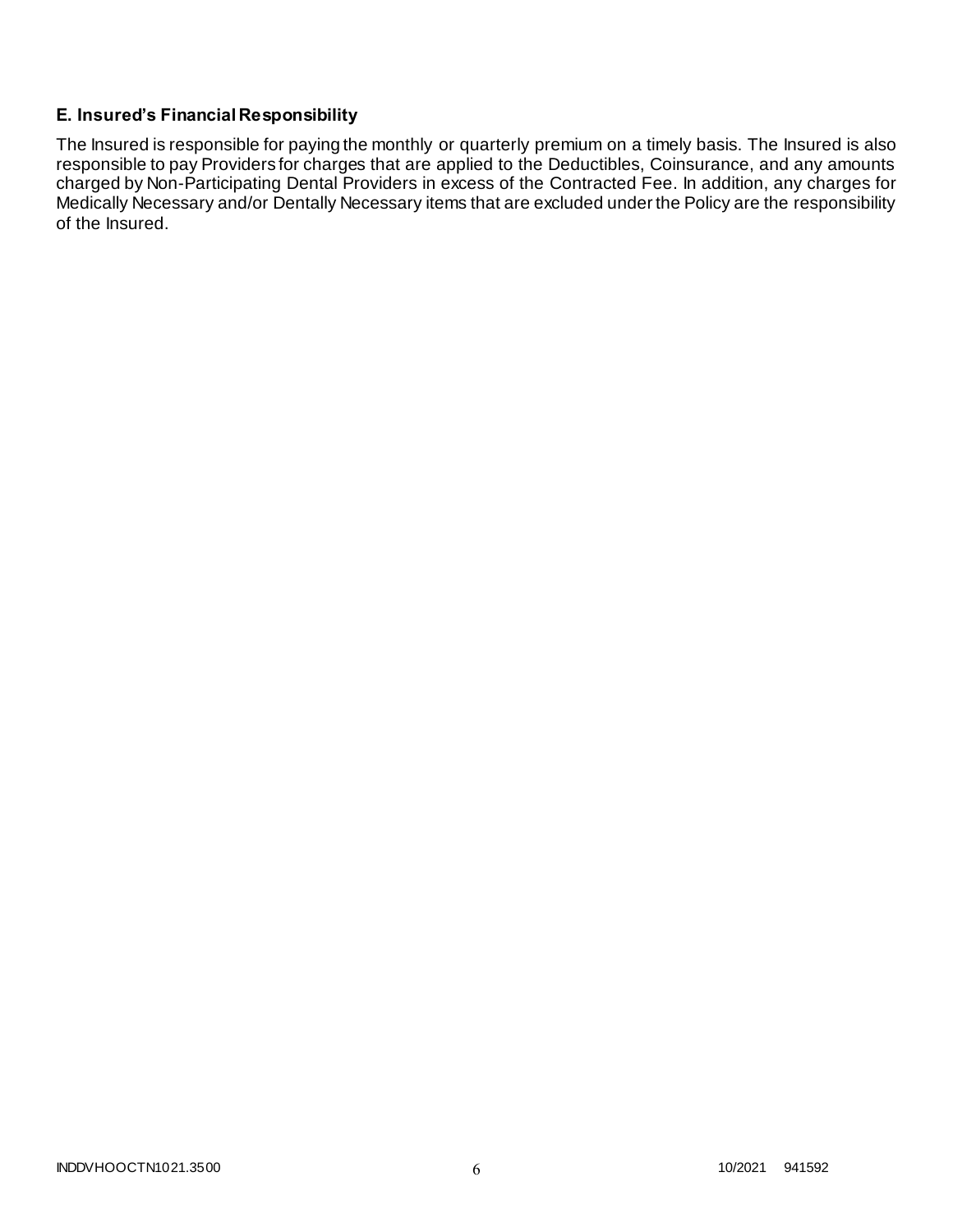## **F. Exclusions And Limitations: What Is Not Covered By This Policy**

## **Expenses Not Covered**

Covered Expenses will not include, and no payment will be made for:

- procedures which are not included in the list of Covered Dental Services, Covered Vision Services, or Covered Hearing Services;
- cone beam imaging;
- instruction for plaque control, oral hygiene and diet;
- core build-ups;
- veneers:
- precious or semi-precious metals for crowns, bridges and abutments;
- restoration of teeth which have been damaged by erosion, attrition or abrasion;
- bite registrations; precision or semi-precision attachments; or splinting;
- orthodontic treatment, except for the treatment of cleft lip and cleft palate;
- general anesthesia or intravenous sedation, when used for the purposes of anxiety control or patient management is not covered; may be considered only when medically or dentally necessary and when in conjunction with covered complex oral surgery;
- athletic mouth guards;
- services performed solely for cosmetic reasons;
- personalization or decoration of any dental device or dental work;
- replacement of an appliance per benefit guidelines;
- services that are deemed to be medical in nature;
- services and supplies received from a hospital;
- prescription drugs;
- plano lenses;
- VDT (video display terminal)/computer eyeglass benefit;
- medical or surgical treatment of the eyes;
- any type of corrective vision surgery, including LASIK surgery, radial ketatonomy (RK), automated lamellar keratoplasty (ALK), or conductive keratoplasty (CK);
- Orthoptic or vision training and any associated supplemental testing;
- any eye examination, or any corrective eyewear, required by an employer as a condition of employment;
- safety eyewear;
- sub-normal vision aids or non-prescription lenses;
- Magnification or low vision aids not shown as covered in the Schedule of Vision Coverage;
- Assistive Listening Devices (ALDs);
- medical and/or surgical treatment of the internal or external structures of the ear, including but not limited to Cochlear implants;
- Hearing Aids not prescribed by a Licensed Hearing Care Professional;
- ear protective devices or plugs;
- Hearing Aids maintenance/service contracts, ear molds and other miscellaneous repairs;
- Hearing Aids purchased online or over the counter (OTC); or
- Disposable Hearing Aids.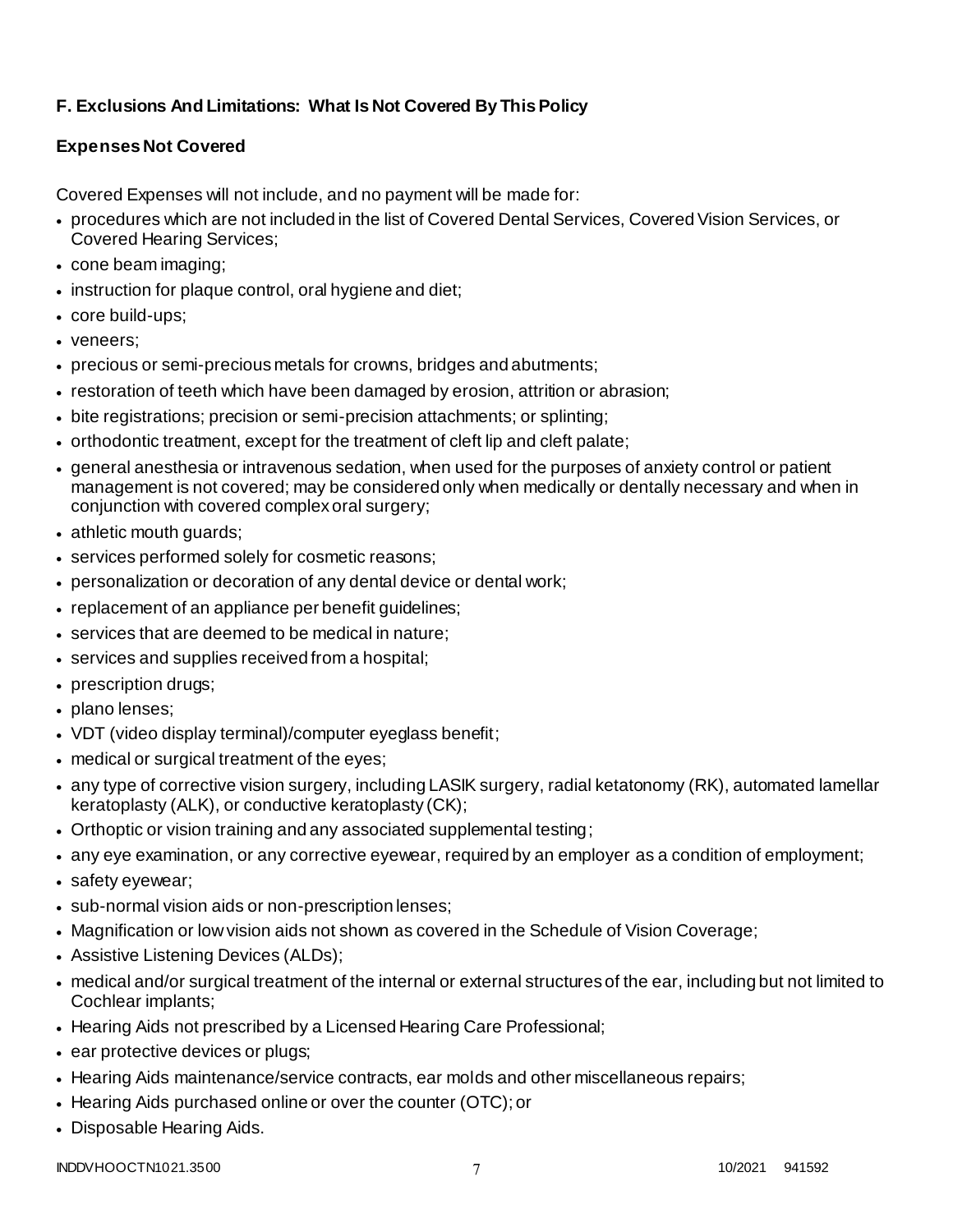## **General Limitations**

No payment will be made for expenses incurred for You or any one of Your Dependents:

- For services not specifically listed as Covered Services in this Policy;
- For services or supplies that are not Medically Necessary;
- For services received before the Effective Date of coverage;
- For services received after coverage under this Policy ends;
- For services for which You have no legal obligation to pay or for which no charge would be made if You did not have insurance coverage;
- For Professional services or supplies received or purchased directly or on Your behalf by anyone, including a Provider, from any of the following:
	- **Yourself or Your employer;**
	- a person who lives in the Covered Person's home, or that person's employer;
	- a person who is related to the Covered Person by blood, marriage or adoption, or that person's employer.
- for or in connection with an Injury arising out of, or in the course of, any employment for wage or profit;
- for or in connection with a Sickness which is covered under any workers' compensation or similar law;
- for charges made by a Hospital owned or operated by or which provides care or performs services for, the United States Government, if such charges are directly related to a condition which occurred while serving in the military or an associated auxiliary unit;
- services or supplies received due to an act of war, declared or undeclared while serving in the military or an associated auxiliary unit,
- to the extent that payment is unlawful where the person resides when the expenses are incurred;
- for charges which the person is not legally required to pay;
- for charges which would not have been made if the person had no insurance;
- to the extent that billed charges exceed the rate of reimbursement as described in the Schedule;
- for charges for unnecessary care, treatment or surgery;
- to the extent that You or any of Your Dependents is in any way paid or entitled to payment for those expenses by or through a public program, other than Medicaid;
- for or in connection with experimental procedures or treatment methods not approved by the American Dental Association or the appropriate dental specialty society;
- Procedures that are a covered expense under any other plan which provides dental, vision, or hearing benefits;
- To the extent that benefits are paid or payable for those expenses under the mandatory part of any auto insurance policy written to comply with a "no-fault" insurance law or an uninsured motorist insurance law. Cigna will take into account any adjustment option chosen under such part by You or any one of Your Dependents.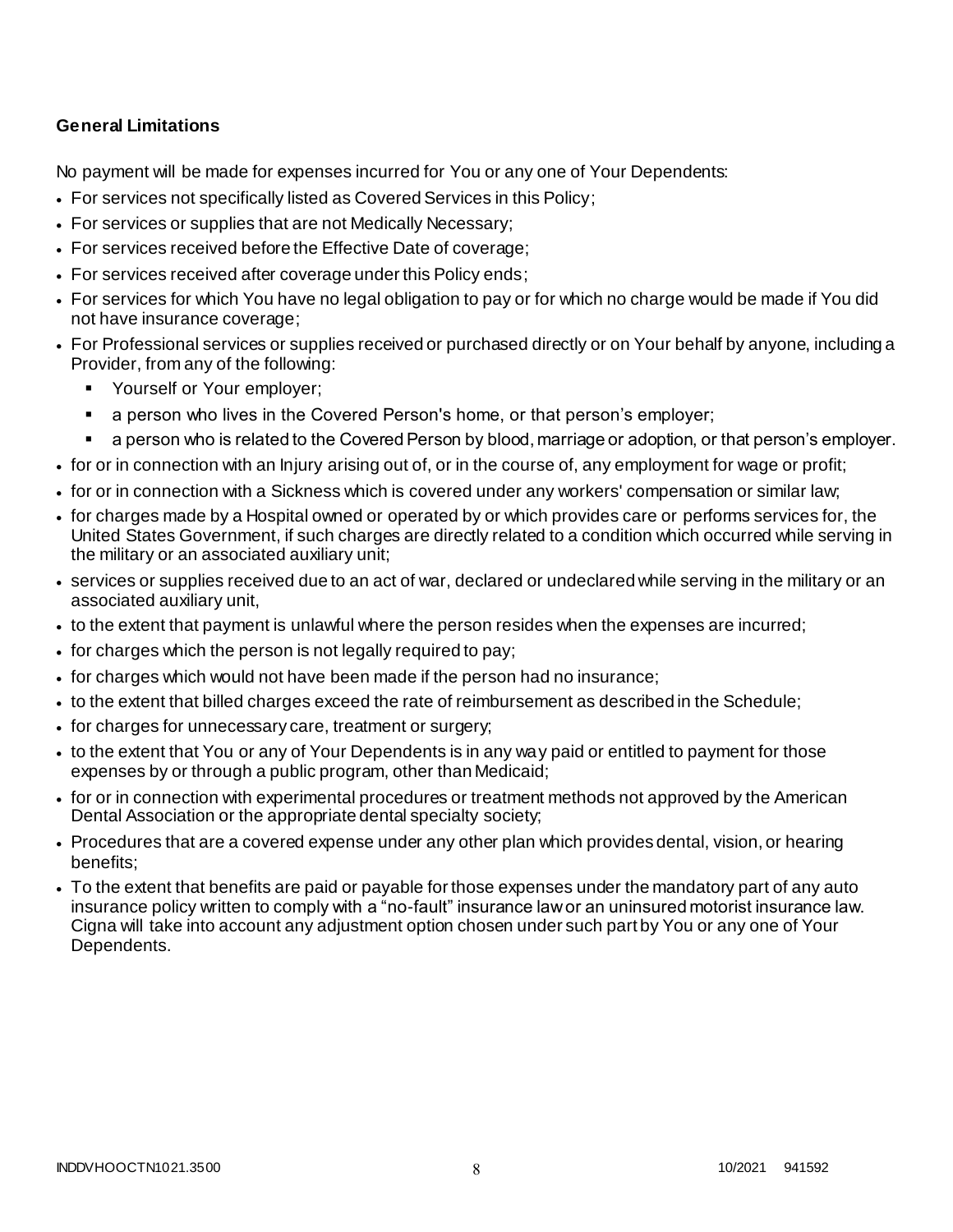## **G. Predetermination of Dental Benefits Program**

Predetermination of Benefits is a voluntary review of a Dentist's proposed treatment plan and expected charges. It is not preauthorization of service and is not required.

The treatment plan should include supporting pre-operative x-rays and other diagnostic materials as requested by Cigna's dental consultant. If there is a change in the treatment plan, a revised plan should be submitted.

Cigna will determine covered dental expenses for the proposed treatment plan. If there is no Predetermination of Benefits, Cigna will determine covered dental expenses when it receives a claim.

Review of proposed treatment is advised whenever extensive dental work is recommended when charges exceed **\$500**.

Predetermination of Benefits is not a guarantee of a set payment. Payment is based on the services that are actually delivered and the coverage in force at the time services are completed.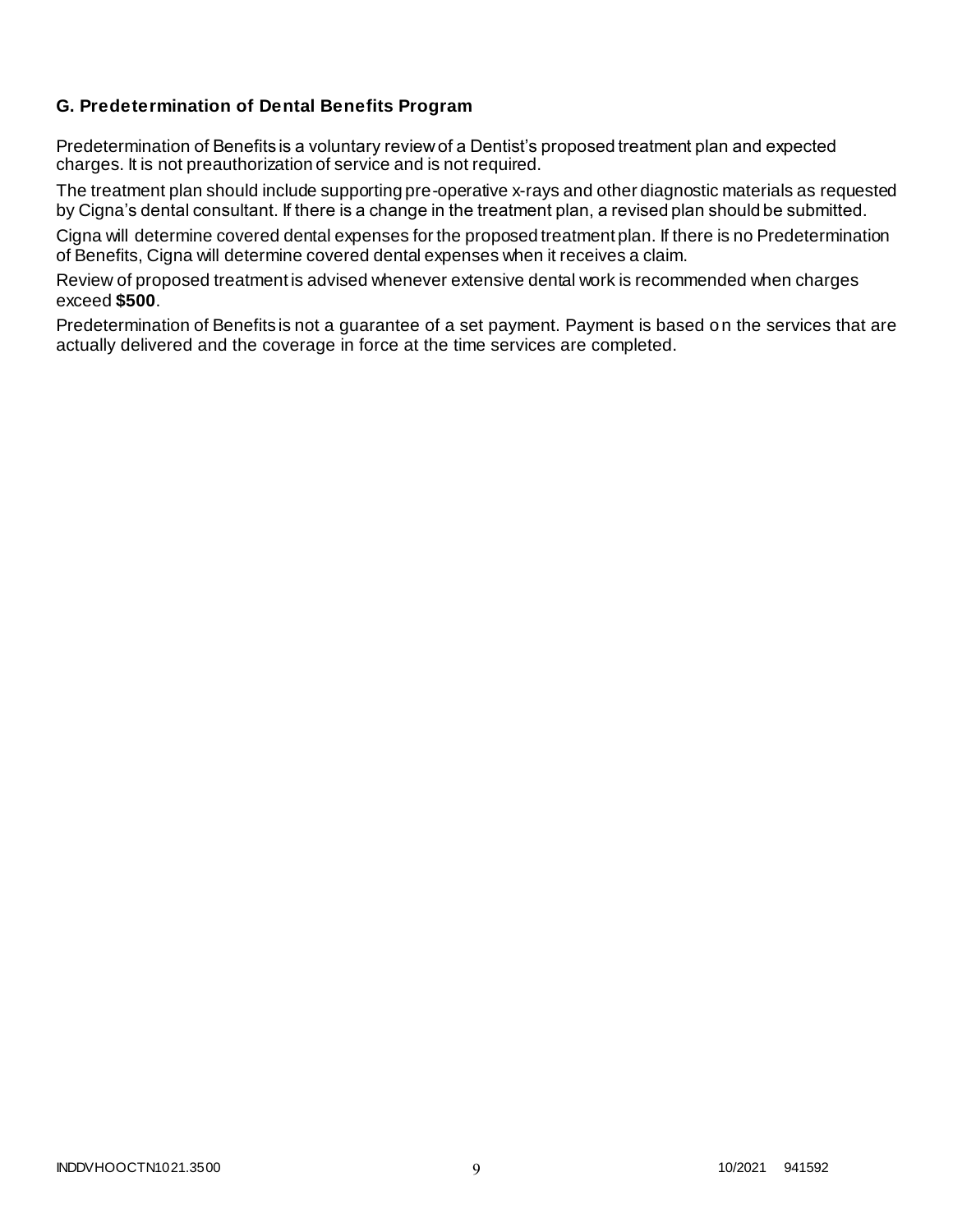### **H. General Provisions**

## **WHEN YOU HAVE A COMPLAINT OR AN APPEAL**

For the purposes of this section, any reference to "You," "Your" or "Yourself" also r efers to a representative or Provider designated by You to act on Your behalf, unless otherwise noted.

We want You to be completely satisfied with the care You receive. That is why We have established a process for addressing Your concerns and solving Your problems.

#### **Start with Member Services**

We are here to listen and help. If You have a concern regarding a person, a service, the quality of care, or contractual benefits, You can call Our toll-free number and explain Your concern to one of Our Customer Service representatives. You can also express that concern in writing. Please call or write to Us at the following:

Customer Services Toll-Free Number or address on mycigna.com, explanation of benefits or claim form

We will do Our best to resolve the matter on Your initial contact. If We need more time to review or investigate Your concern, We will get back to You as soon as possible, but in any case within 30 days. If You are not satisfied with the results of a coverage decision, You can start the appeals p rocedure.

#### **Appeals Procedure**

Cigna has a two step appeals procedure for coverage decisions. To initiate an appeal, You must submit a request for an appeal in writing within 365 days of receipt of a denial notice. You should state the reason why You feel Your appeal should be approved and include any information supporting Your appeal. If You are unable or choose not to write, You may ask to register Your appeal by telephone. Call or write to Us at the toll-free number or address on Your Benefit Identification card, explanation of benefits or claim form.

#### **Level One Appeal**

Your appeal will be reviewed and the decision made by someone not involved in the initial decision. Appeals involving Medical Necessity or clinical appropriateness will be considered by a health care professional.

For level one appeals, We will respond in writing with a decision within 30 calendar days after We receive an appeal for a postservice coverage determination. If more time or information is needed to make the determination, We will notify You in writing to request an extension of up to 15 calendar days and to specify any additional information needed to complete the review.

If You are not satisfied with Our level-one appeal decision, You may request a level-two appeal.

#### **Level Two Appeal**

If You are dissatisfied with Our level one appeal decision, You may request a second review. To start a level two appeal, follow the same process required for a level one appeal.

Most requests for a second review will be conducted by the Appeals Committee, which consists of at least three people. Anyone involved in the prior decision may not vote on the Committee. For appeals involving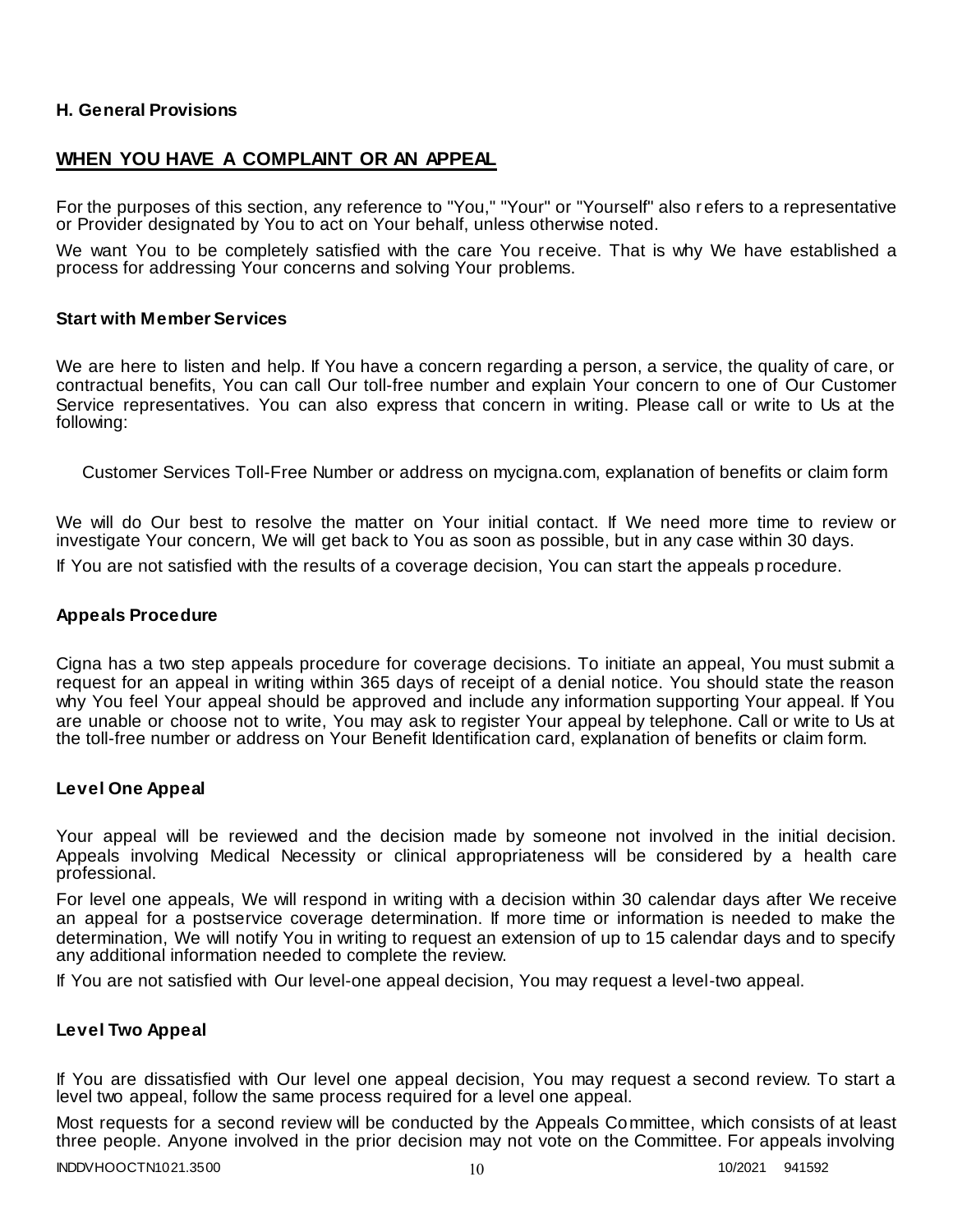Medical Necessity or clinical appropriateness, the Committee will consult with at least one Dentist reviewer in the same or similar specialty as the care under consideration, as determined by Cigna's Dentist reviewer. You may present Your situation to the Committee in person or by conference call.

For level two appeals We will acknowledge in writing that We have received Your request and schedule a Committee review. For postservice claims, the Committee review will be completed within 30 calendar days. If more time or information is needed to make the determination, We will notify You in writing to request an extension of up to 15 calendar days and to specify any additional information needed by the Committee to complete the review. You will be notified in writing of the Committee's decision within five working days after the Committee meeting, and within the Committee review time frames above if the Committee does not approve the requested coverage.

### **Notice of Benefit Determination on Appeal**

Every notice of an appeal decision will be provided in writing or electronically and, if an adverse determination, will include:

- (1) the specific reason or reasons for the denial decision;
- (2) reference to the specific Policy provisions on which the decision is based;
- (3) a statement that the claimant is entitled to receive, upon request and free of charge, reasonable access to and copies of all documents, records, and other Relevant Information as defined;
- (4) upon request and free of charge, a copy of any internal rule, guideline, protocol or other similar criterion that was relied upon in making the adverse determination regarding Your appeal, and an explanation of the scientific or clinical judgment for a determination that is based on a medical necessity, experimental treatment or other similar exclusion or limit.

#### **Relevant Information**

Relevant Information is any document, record, or other information which was relied upon in making the benefit determination; was submitted, considered, or generated in the course of making the benefit determination, without regard to whether such document, record, or other information was relied upon in making the benefit determination; demonstrates compliance with the administrative processes and safeguards required by federal law in making the benefit determination; or constitutes a statement of policy or guidance with respect to the plan concerning the denied treatment option or benefit or the claimant's diagnosis, without regard to whether such advice or statement was relied upon in making the benefit determination.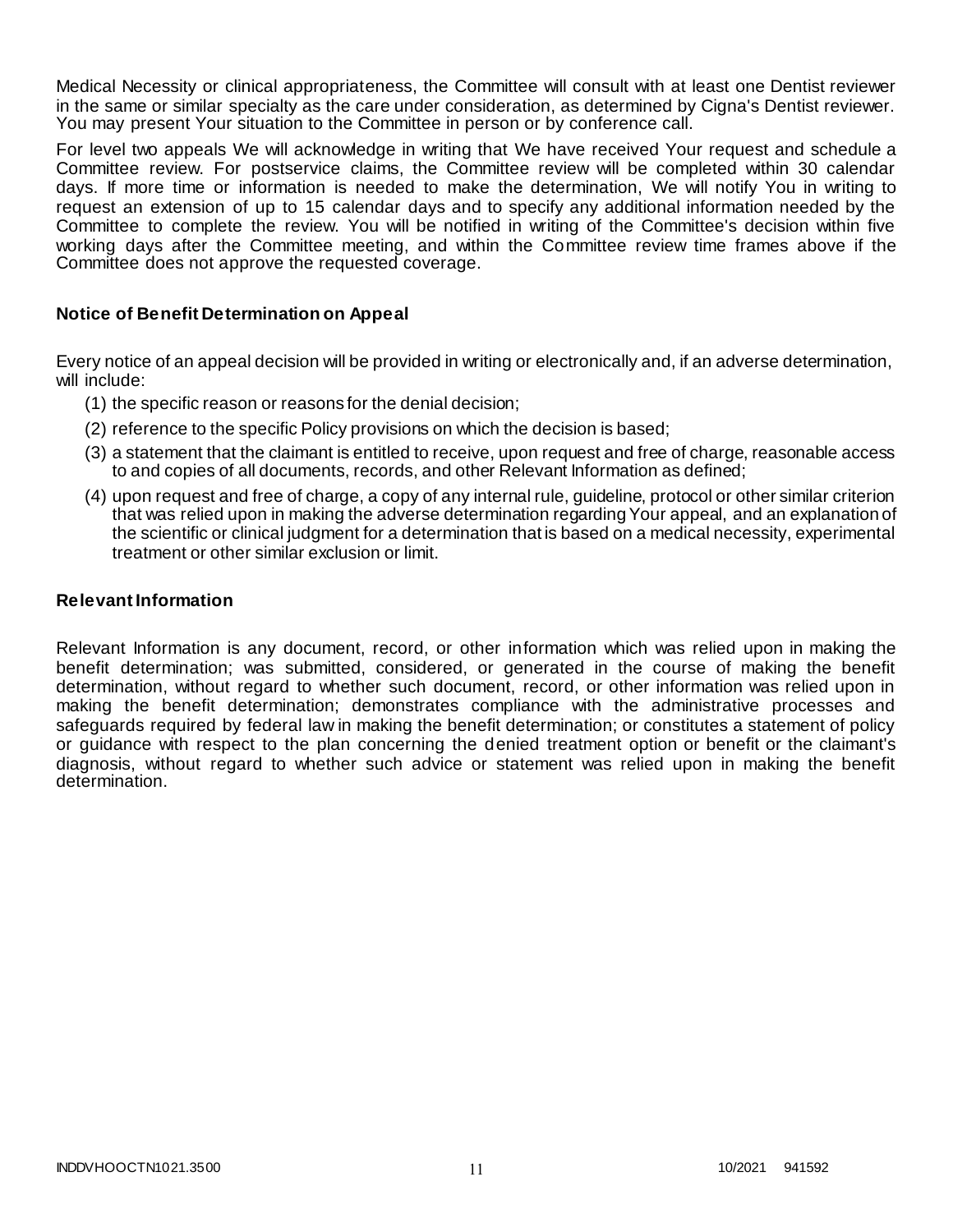## **I. Participating Dental Providers**

Cigna will provide a current list of Dentists currently participating with Cigna and their locations to each Covered Person upon request.

To verify if a Dentist is currently participating with Cigna and is accepting new Cigna Insureds, the Covered Person should visit Our website at mycigna.com.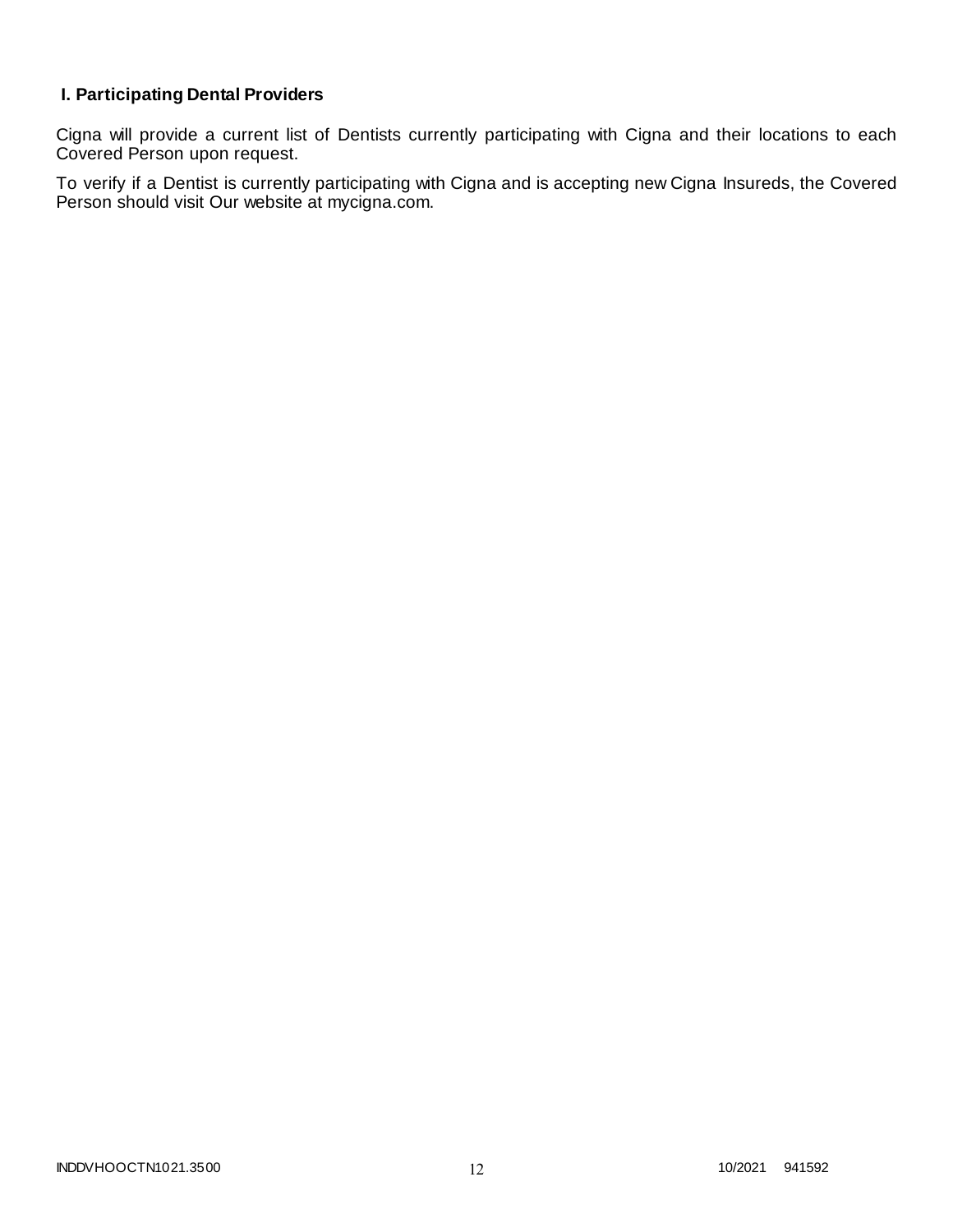#### **J. Renewability, Eligibility, and Continuation**

1. The Policy will renew except for the specific events stated in the Policy. Cigna may change the premiums of the Policy with 60 days written notice to the Insured. However, Cigna will not refuse to renew or change the premium schedule for the Policy on an individual basis, but only for all Insureds in the same class and covered under the same Policy as You.

2. The individual plan is designed for residents of Tennessee who are not enrolled under or covered by any other group or individual health coverage. You must notify Cigna of all changes that may affect any Covered Person's eligibility under the Policy.

3. You or Your Dependent(s) will become ineligible for coverage:

- When premiums are not paid according to the due dates and grace periods described in the premium section.
- With respect to Your Spouse, Domestic Partner, or partner to a Civil Union: when the Spouse is no longer married to the Insured or when the union is dissolved.
- With respect to You and Your Family Member(s): when You no longer meet the requirements listed in the Conditions of Eligibility section.
- The date the Policy terminates.
- When the Insured no longer lives in the Service Area.

4. If a Covered Person's eligibility under this Plan would terminate due to the Insured's death, divorce or if other Dependents would become ineligible due to age or no longer qualify as dependents for coverage under this Plan; except for the Insured's failure to pay premium, the Covered Person's insurance will be continued if the Covered Person exercising the continuation right notifies Cigna and pays the appropriate monthly premium within 60 days following the date this Policy would otherwise terminate. Any waiting periods in the new Plan will be considered as being met to the extent coverage was in force under this Plan.